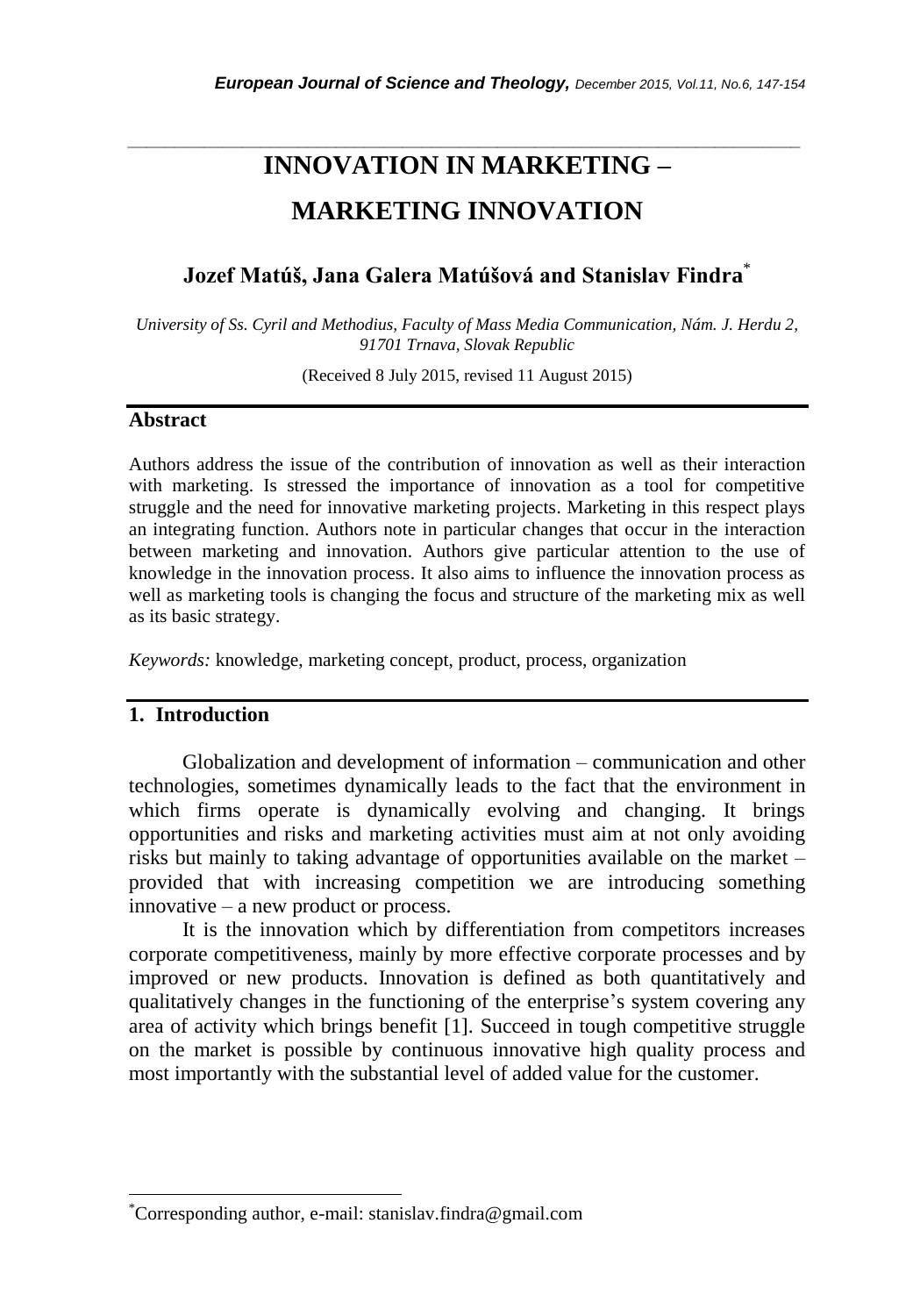# **2. Innovations as a part of firm's processes**

A firm of any size can expand into new markets, but in any period such growth depends on the firm"s internal resources [2]. Innovation has been conceptualized in many different ways. At the organizational level, it has generally been defined as the generation (development) or adoption (use) of new ideas or behaviours [3]. Firm"s innovations and their ability to do so are currently one of the most basic assumptions not only for surviving on the market, but also for their further strengthening and developing in sometimes difficult market conditions. In this context, it is appropriate to mention that part of firm"s innovative process must be an innovative thinking of the firm"s employees and customers as well as overcoming customers distrust in innovation and their fastest acceptance of an improved or new product. Firm"s innovation strategy becomes a plan that positions an organization in its external landscape and also guides its performance development over time. Managers should translate organization"s innovation strategy into what by them led teams should actually be doing. This means to adjust integrated planning of long-term strategy's intents implementation to schedule of day-to-day operations [4].

Successful and effective realization of innovation process assumes proper understanding innovations" nature, their importance and structure. It is necessary to ensure that the results of research and development and the importance of Science and technology for society were taken to the attention, thus providing significant potential for the acquisition and inserting money into research and development and then use the results [5] into innovation process.

"Pioneering example of firm"s innovation is company Dell, which in 1997 started business without middlemen. Dell started out as a direct seller, first using a mail-order system, and then taking advantage of the Internet to develop an online sales platform. Well before use of the Internet went mainstream, Dell had begun integrating online order status updates and technical support into their customer-facing operations. By 1997, Dell"s Internet sales had reached an average of 4 million dollars per day. While most other computers were sold preconfigured and pre-assembled in retail stores, Dell offered superior customer choice in system configuration at a deeply discounted price, due to the costsavings associated with cutting out the retail middleman. This move away from the traditional distribution model for computers sales played a large role in Dell"s formidable early growth. Additionally, an important side-benefit of the Internet-based direct sales model was that it generated a wealth of [market](http://www.marsdd.com/mars-library/market-research-for-startups-find-your-target-market-customers-and-competition/)  [data](http://www.marsdd.com/mars-library/market-research-for-startups-find-your-target-market-customers-and-competition/) the company used to efficiently [forecast demand trends](http://www.marsdd.com/mars-library/sales-forecasting-for-startups-cash-flow-planning-and-revenue-projection/) and carry out effective [segmentation](http://www.marsdd.com/mars-library/identifying-target-customer-segments-to-focus-your-marketing-resources/) strategies. This data drove the company"s [product](http://www.marsdd.com/mars-library/product-strategy-setting-your-strategic-vision-for-product-offerings/)  [development](http://www.marsdd.com/mars-library/product-strategy-setting-your-strategic-vision-for-product-offerings/) efforts and allowed Dell to profit from information on the value drivers in each of its key customer segments." [6]

Innovations are often confused with inventions. It is necessary to highlight the basic qualitative difference of innovation which arises by its market"s assumption. Innovation arises on the market at the moment of sale, while inventions do not have to be realized on the market.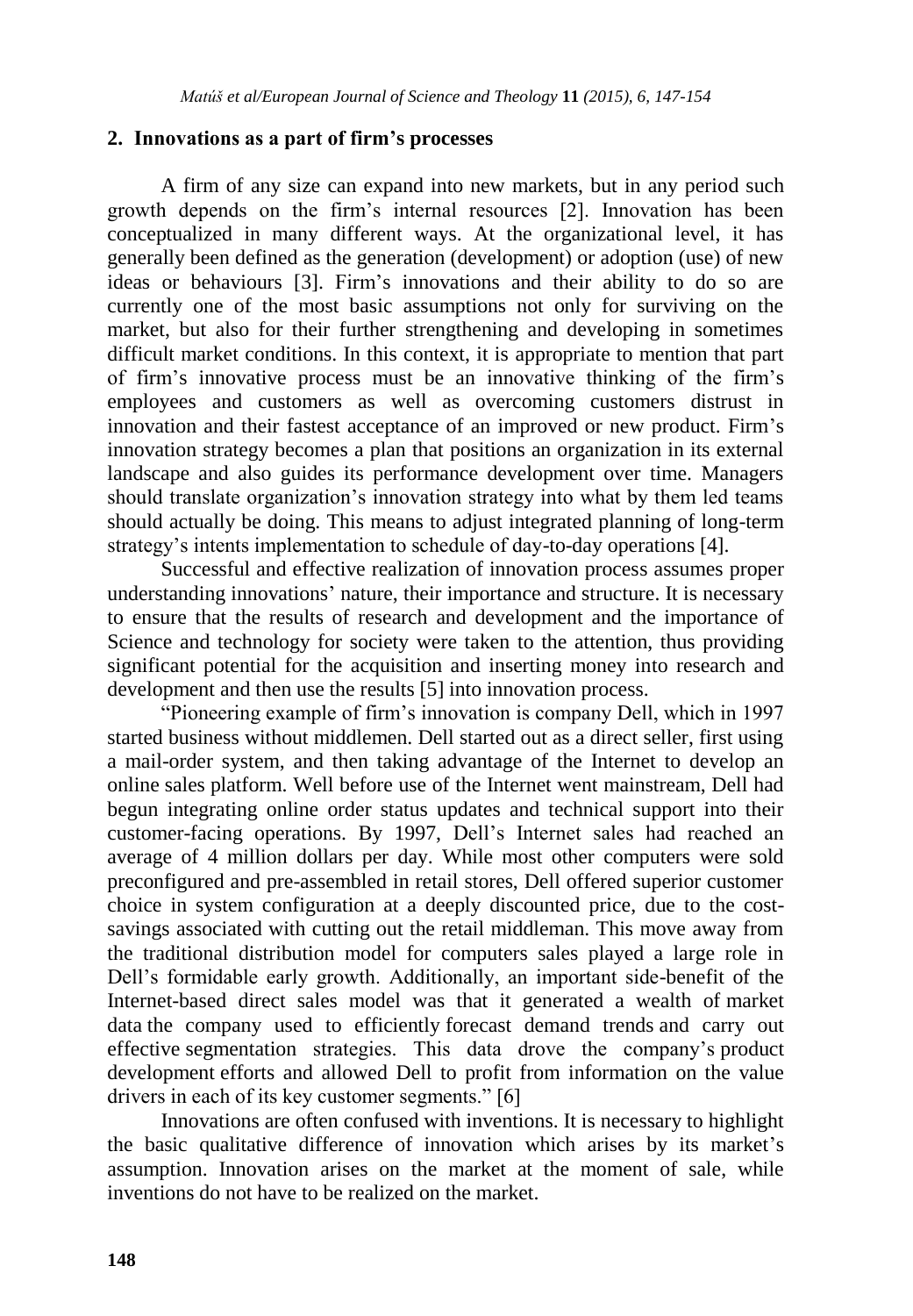What do the innovations represent? There are many definitions which are based on various opinions about the content of innovations. We point at ones in which we are able to show changes which occur in innovation process also as a result of applying Science and technology knowledge and using knowledge itself as the production factor.

Founder of the theory of innovation, J.A. Schumpeter was analyzing entrepreneurial conditions in which firms have an interest or are able to realize "new combination of developmental changes" – innovations [7]. These are based on developmental changes in production and on the market and result in expanded reproduction of a manufacturing process. Schumpeter defined 5 instances of innovation's formation:

- production of new estate,
- $\bullet$ introduction of new production method,
- opening of new sale"s market,
- acquisition of new raw materials sources,
- realization of new organization.

To acquire a more comprehensive view of innovation, we present additional innovations characteristics. Innovation is an entirely new product, conception or idea, creating something new as a result of employee's creativity. It must always be aimed at customer and it must bring him higher value. We can understand innovation as a comprehensive set of activities from creating a new idea until its use in practice. This characteristic is very similar to one of the marketing's definition  $-$  so there is a significant relation between innovation and marketing.

Peter Drucker characterized innovation as a specific entrepreneur tool and a source which can be used as an opportunity to distinguish its entrepreneurship and services offered [8].

According to OSLO manual, which represents a set of instructions for creating internationally comparable innovation indicators within EU (OECD), we distinguish 4 types of innovations:

- 1. **product innovation** it represents the launch of a new or significantly improved product on the market. Novelty or refinement is apparent in technical parameters, its components, in materials used or in increasing the overall value of the product. Product innovation is based on using of new knowledge, technologies but it could also be based on the new product utilization.
- 2. **process innovation** it is based on a change of product creation method. It affects all firm"s processes which finally contribute to a better satisfaction of consumers needs. It is for example accounting, facilities" maintenance, and other support operations.
- 3. **organizational innovation** it provides changes in manufacturing process organizational support, sets out production, innovations, supplier – purchaser relations, distribution channel organization and change of firm"s marketing organization too.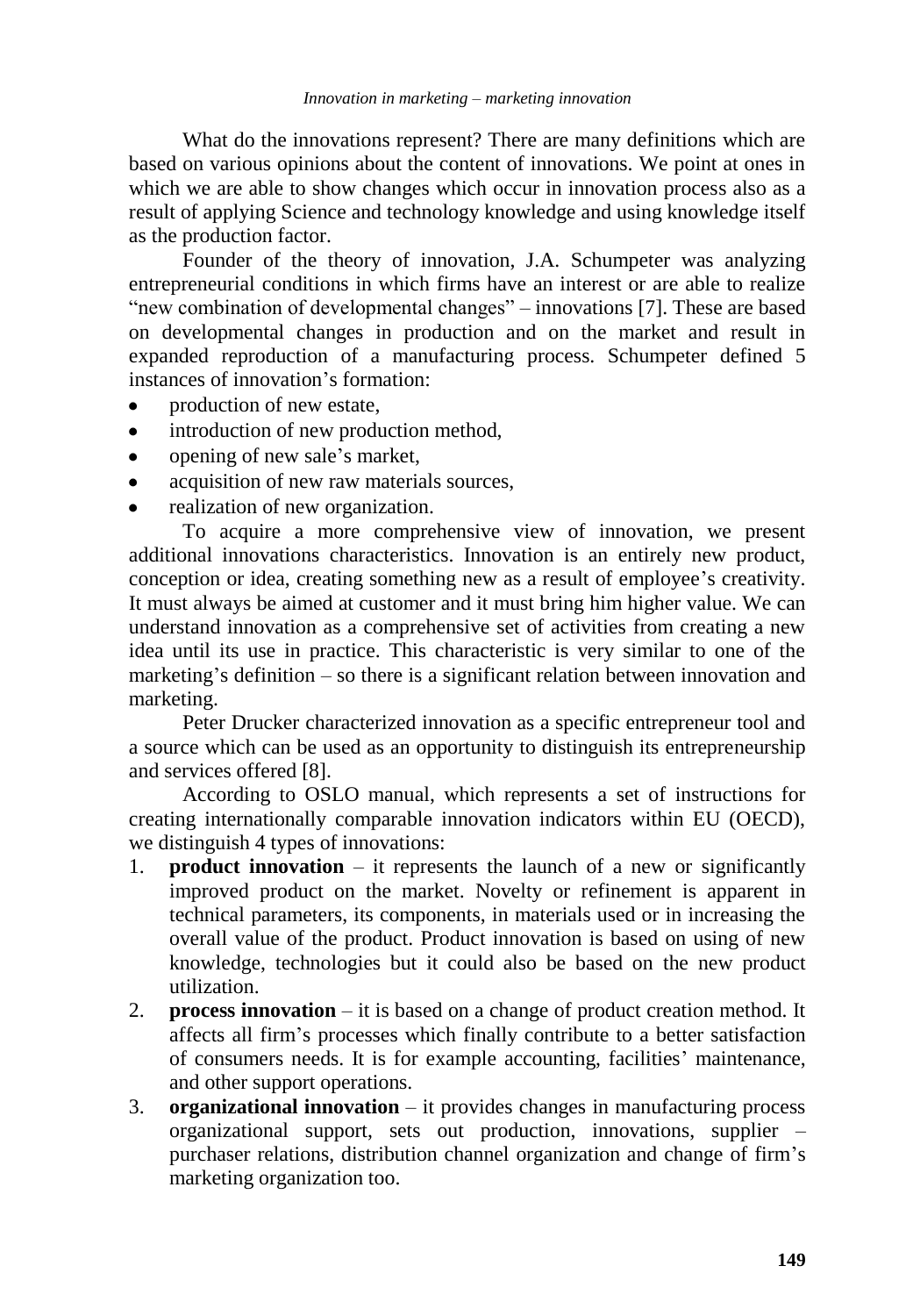4. **marketing innovation** – it represents changes, respectively usage of new marketing activities and procedures. It could contain changes in product's nature, in used marketing communication tools, new brand launch in the market, new method of pricing and using new methods in marketing research. Marketing innovations target at better reaction to needs and wishes of consumers, change the way how to satisfy customers in general or they can even be helpful when entering the new markets. The main objective of marketing innovation is increasing demand for firm"s products [9].

We can point at correlation of marketing and innovations by splitting innovations according to motivation of their formation:

- Innovations pushed by technology (new technologies) it is a kind of innovation based on materialization of scientific and technological knowledge or firm"s technical skills. One of the most important firm tasks is to find demand and creating new need for demand as well.
- Innovations pulled by demand it is caused by changing consumer needs. Market asks for new and improved products on the basis of consumers needs and it asks it from producers and vendors. Firm"s task is to find and prepare technological, organizational and marketing solution to satisfy consumer needs.

We have outlined some framework relations between innovations and marketing. For closer characteristic of its correlation, we use the definition of Peter Drucker: "Firm"s goal is to generate the customers, so the firm has got only two basic features: marketing and innovations" [8, p. 58]. Through the innovations there is an introduction of the new products on market, its development and improvement. There is an increase of work efficiency, cost reduction, and increasing in quality. Marketing creates basic assumptions for firm"s success in the competitive market and with supply exceeding demand. When analyzing relation between marketing and innovation according to previous knowledge, we can conclude that marketing has an integration function. Marketing integrations functions lead in marketing activities innovations. Within this function we can notice some common features and tools between marketing"s innovation and marketing of innovation. Within marketing of innovation we can state that realization of each innovation project asks for an effective marketing support. Innovative products require specific methods which can distinguish importance and meaning of traditional marketing methods and tools. Important finding is that quality of all the parts involved in innovative process determines success of the new product or process.

We can define marketing of innovation as a creation, sustainability or a change of an attitude to the substance of innovation. What changes are the most important when relating marketing and innovation?

a) In regards to function and importance of marketing within a firm, it provides transition to marketing as a main firm"s innovative process function. At the same time there is an operational management function of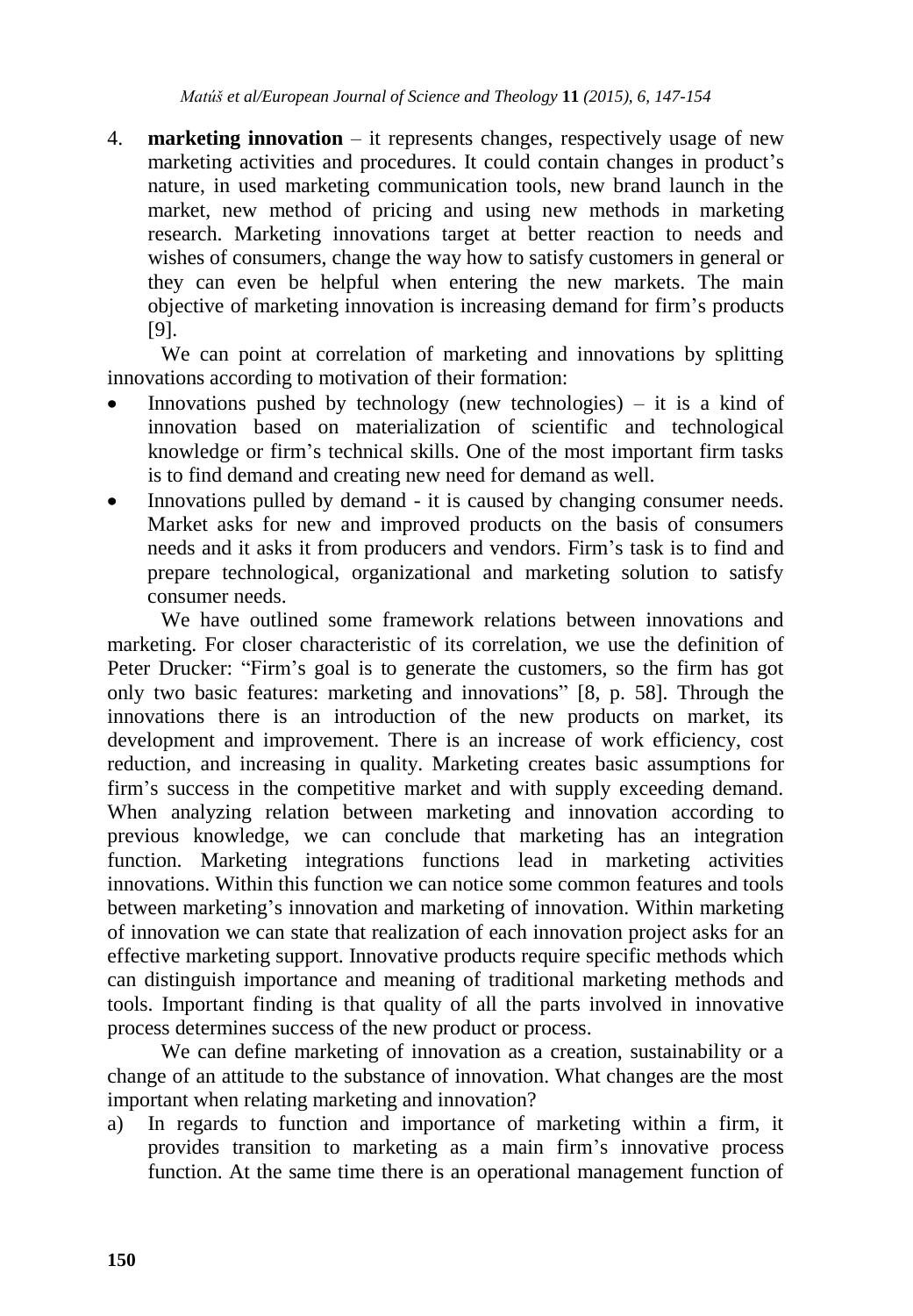customer in innovation process. During an innovation process, marketing approach should be applied in each and every stage of the process.

- b) Choose a firm marketing management concept that is based on the firm's specific advantages and is often dependent on scarce resources available to the firm. It is essential that a firm provides an effective input and operates on the market with long terms goals while respect strategy and its own basic objectives. Within accepted concept of marketing activities, innovations are very important to create needs and demand for new products and transform occasional buyer to a regular one.
- c) Within the relations managed by customer system and firms" transition to overall relationship management – customer relationship management (CRM). CRM manages and directs all processes at the organizational philosophy, including its policies and procedures, customer service, staff training, marketing and systems information management [10]. It is also a rational reason for innovative process and factor of firm"s increased competitiveness. It is also an impulse to increase performance of all marketing and communication activities. CRM is a trend based on effort to maintain customers in long term and develop of durable, mutually beneficial relationships through an attractive offer which is value. The concept of customer value is critical to CRM. It refers to the economic value of the customer relationship to the firm, expressed as a contribution margin or net profit [11]. Value is a general advantage obtained by customer who purchases firm"s product or brand and it also means active customer integration in the innovation process, from obtaining suggestion for new products to their launch, and product acceptance in the market.
- d) Within the corporate social responsibility, using knowledge in innovative process is the most productive unlimited economic source, which is an assumption for an increase in innovation process efficiency. A morally responsible attitude of the companies towards the community is that which businessmen are not always aware of, in the interest of their own business development [12]. In recent years, there has been an increased consensus that corporate social responsibility (CSR) is significant for the sustainable development of companies and society as a whole [13].

#### **3. Innovative marketing mix structure**

Marketing is one of the issues that are subject to change, due to market changes in consumption patterns and tastes of individuals. Population growth, urban expansion and changes in community structure and diversity of products and advance knowledge, generation changes, etc. are factors that will determine market variables [14]. The structure of marketing mix is changing too as a result of innovation process and marketing tools used in the process. Like many other concepts, marketing mix concept seems relatively simple, once it has been expressed [15]. As time lapsed, many management practitioners and thinkers suggested new models as a fit for their respective times. As a result many new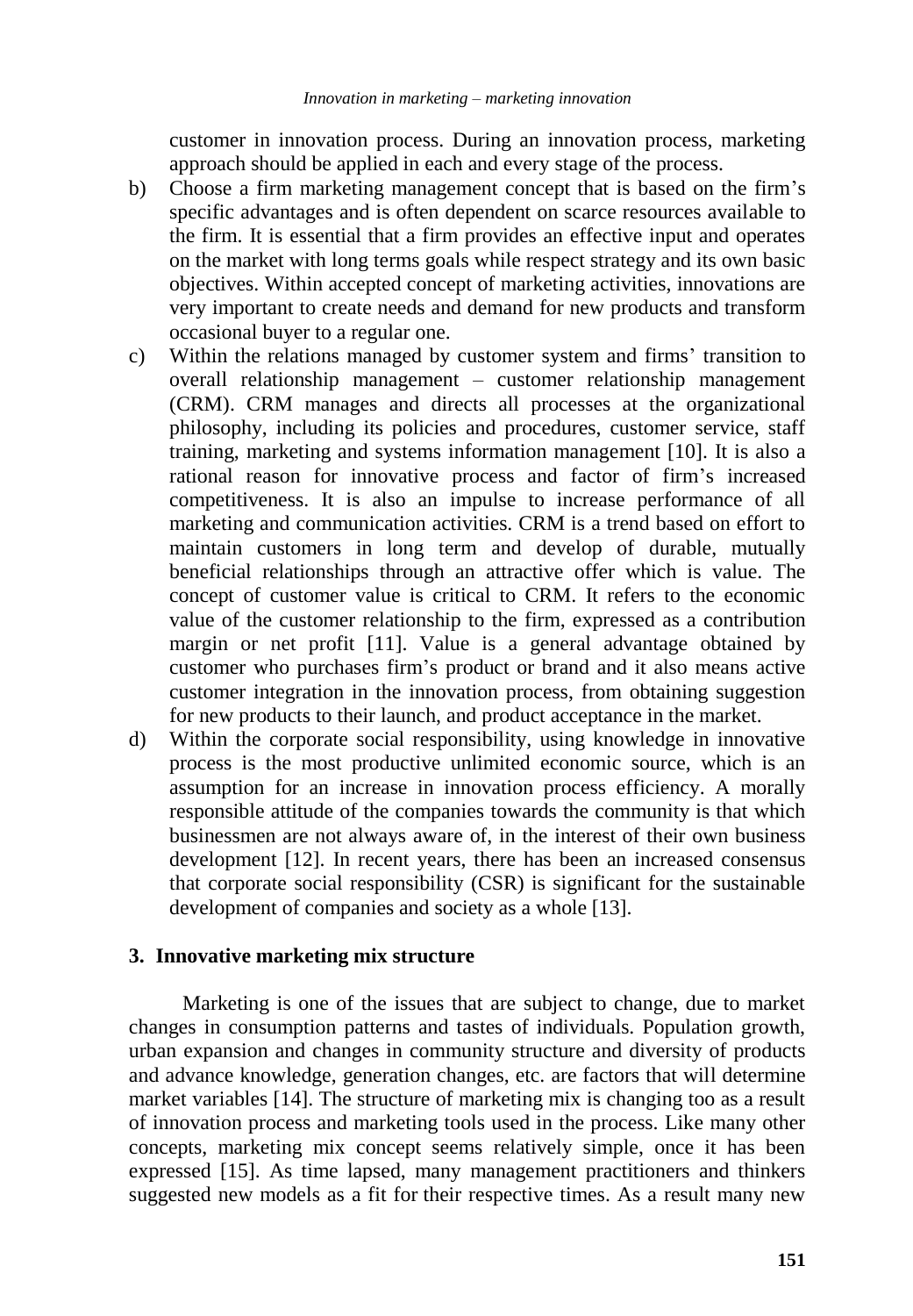models came to light [16]. Traditional marketing mix concept from the firm"s perspective  $-4P$ 's is transformed marketing mix tools from the customer perspective – 4C"s. These represent instead of product Customer Value, instead of price Costs related with product acquisition and its usage, then instead of place customer Convenience and instead of marketing communication mutual Communication with customer.

This marketing mix tools change is a consequence of the fact that meeting firm"s strategic objectives should not lead only to firm"s prosperity, additionally it must provide lead to maximal value to customer. Currently customers are more demanding, and well informed. They often know more about a product than the seller does. An important role is also played by the actual quick way of life [17].

These basic marketing mix tools are expanded in innovation process and their internal structure is changed as well. For example, it is the extension by people who create market, processes, partnership. Some authors expand the field of marketing mix tools to Public Relations. As we outlined, the internal structure is being changed – when looking at product there is an increased emphasis on design, service of the product and rebranding. Within the distribution there is an increased importance of vertical marketing system and of e-Commerce as well, which means that the company transacts or facilities the online selling of products and services [18]. There is an increasing meaning of integrated marketing communication as well as new trends in marketing communication like events, product placement or communication through social networks about marketing communication.

At the level of marketing mix we can use two strategies:

- a) To realize an existing variant approaches in marketing mix. Within this strategy is used often substitution principle. It means to use marketing mix for various products. We use pricing, communication, and distribution policy which were applied with other existing products.
- b) To seek for new approaches in marketing mix application of new pricing, communication and distribution policy.

When speaking of innovation in marketing mix, we cannot skip new marketing mix structure. For example Tomek and Vávrová in their publication 'Marketing od myšlenky k realizaci' are paraphrasing 4P's respectively 4C's due to the importance of innovations as a 4I"s [19]. Those 4I"s represent:

- **Innovations** which represent the factor of future in complex products and  $\bullet$ processes understanding and marketing activities;
- **Information** related to planning and controlling structure of company's brain and marketing information is crucial for marketing management, in particular selected areas of time, accuracy, and the value [20];
- **Internet** connection and mutual influencing of direct and indirect market subjects with open options for new activities. Internet is a communication space characterized by fluidity and plasticity [21];
- **Investments**, brand value awareness, care for image and the standard of marketing activities.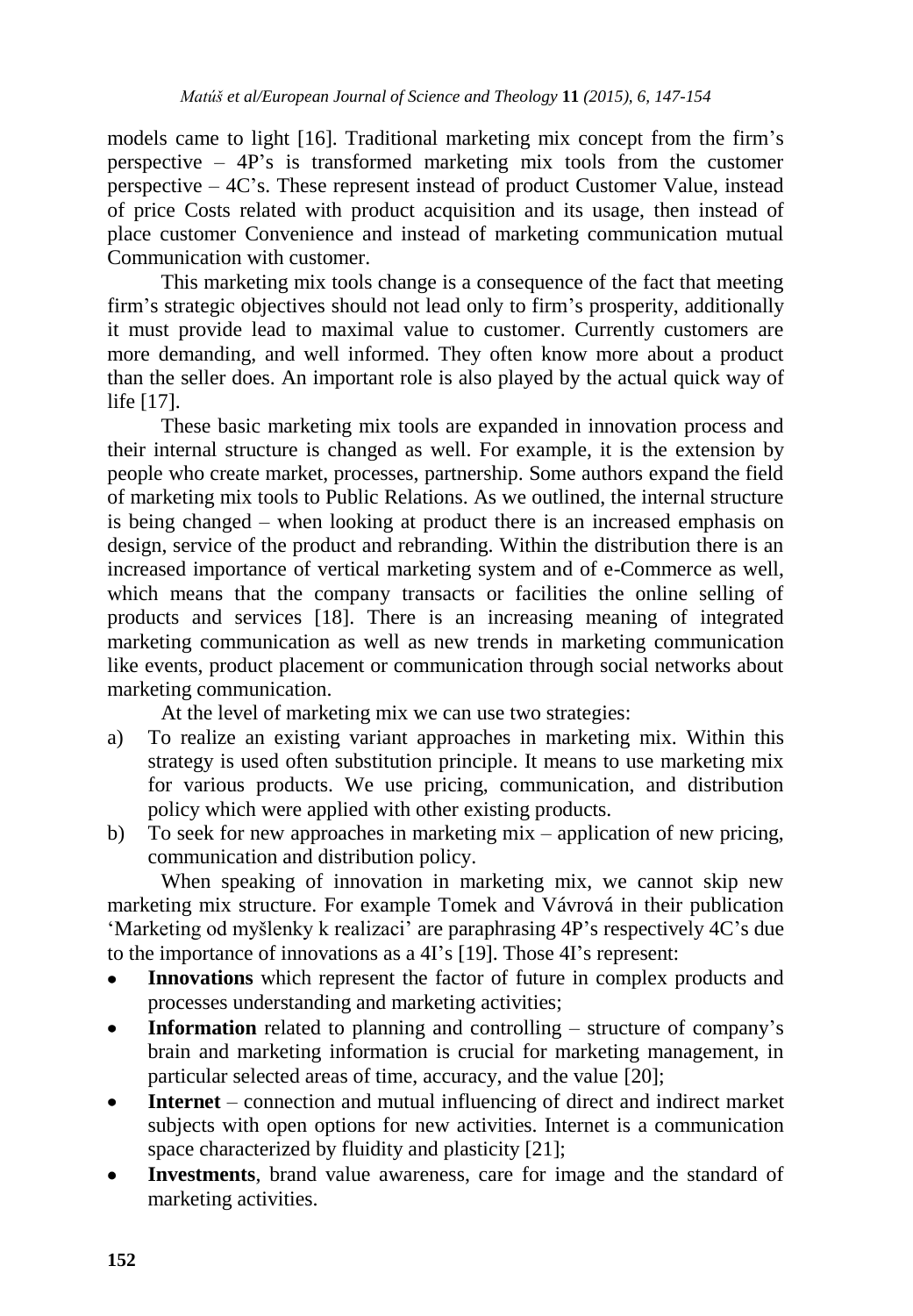Within the innovation process it is necessary to mention some other possible marketing mix innovations, for example according to the nature, importance and efficiency of individual innovation activities. Other innovation activities should create conditions for application of social marketing concept aimed at supporting the relations towards the customer.

# **4. Conclusions**

Relation between innovations and marketing will depend on the result of how long would last a competitive advantage created as a result of innovation process realization. It will also depend on the level of competitive fight in the market and on the level of relationship with customers in following ways:

- create new needs for customer,
- the degree of the Economy knowledge development level,
- the internal changes in firm and changes in the thinking of employees.

Everyone who wants to be successful in the market must understand innovations as the most important tool in the competition fight and marketing as a way to push the innovation result through the complicated market conditions.

#### **References**

- [1] A. Zaušková and E. Loučanová, *Innovation Management,* TU Zvolen, Zvolen, 2008, 52.
- [2] T.J. Klette and S. Kortum, J. Polit. Econ., **112(5)** (2004) 988.
- [3] G. Zaltman, J. Paredes and G. Carrillo, B. Ofic. Sanit. Panam., **74(3) (**1976) 242.
- [4] Z. Pitra and A. Zaušková, Communication Today, **5(2)** (2014) 58.
- [5] D. Kollárová, *Marketing Communication Tools in the Popularization of Science*, in *Open Innovation Process: Promotion of Knowledge and Value Creation in Businesses*, FMK UCM, Trnava, 2014, 106.
- [6] A.A Thompson, J. Thompson and T. Strickland, *Strategic Management, Concept and Cases,* McGraw Hill College Division, New York, 1999, 181.
- [7] J.A. Schumpeter, *Capitalism, Socialism and Democracy,* Taylor & Francis, London, 2003, 133.
- [8] P. Drucker, *Innovation and Enterpreneurship,* Elsevier, Oxford, 2007, 17.
- [9] \*\*\*, *OSLO Manual,* Organisation for Economic Co-operation and Development, Paris, 2005, 9.
- [10] E. Loučanová, Posterius, **11(5)** (2012) 1.
- [11] V. Kumar and W. Reinartz, *Customer Relationship Management,* Springer, Berlin, 2012, 4.
- [12] S.T. Maxim, Eur. J. Sci. Theol., **9(1) (**2013) 71-76.
- [13] N.T Dai, A. Ng and G. Tang, Corporate Social Responsibility and Innovation in Management Accounting, **9(1) (**2013) 3.
- [14] F. Eavani and K. Nazari, Elixir Marketing Management, **49** (2012) 9914.
- [15] B.S. Pour, K. Nazari and M. Enami, Afr. J. Bus. Manag., **7(34) (**2013) 3276.
- [16] T.A. Wani, Business Sciences International Research Journal, **1(1)** (2013) 4.
- [17] J. Šalgovičová and S. Klinčeková, *The Importance of Linking Corporate Social Responsibility with Marketing Based on Customer Value*, in *Marketing Identity: Design that Sells*, FMK UCM, Trnava, 2013, 454.